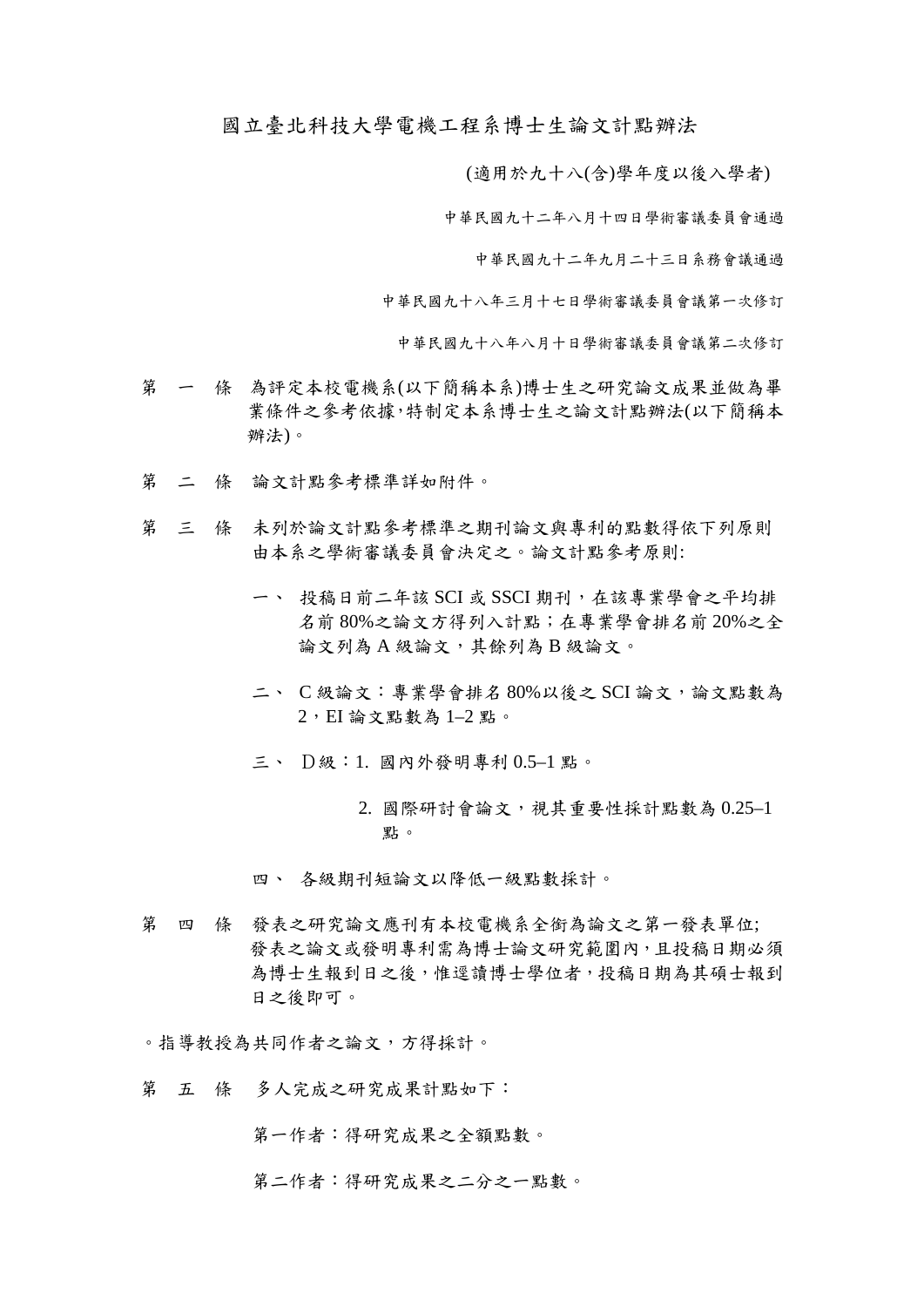第三作者:得研究成果之三分之一點數。

依此類推;指導教授得選擇是否列入上述作者排名計算。

- 第 六 條 博士候選人申請論文口試,論文點數必須符合如下規定:
	- 一、 修業三學年(含)以內,其畢業總點數至少需達 6 點(含),且其 中至少含一篇 A 級期刊論文。
	- 二、 修業三學年(不含)以上,其畢業總點數至少需達4點(含),且 其中至少含一篇 A 級期刊論文;或至少需達 5 點(含),且其 中至少含一篇 B 級期刊全論文。
	- 三、 等級為D類之點數計算,至多採計 2 點。
	- 四、 申請畢業之 A 級或 B 級全論文中,博士生至少須有一篇是第 一或通訊作者。
- 第 七 條 本辦法未盡事宜,得授權本系學術審議委員會決議。
- 第 八 條 九十七學年新增之計點論文,得適用於九十七學年(含)前入學之學 生;新修訂之論文計點辦法適用於九十八學年起入學學生。
- 第 九 條 本辦法經本系學術審議委員會通過後實施,修訂時亦同。

## 附件:國立臺北科技大學電機系博士班論文計點參考標準

| <b>Grade</b> | Paper                                    | <b>Comment Points</b> |                | <b>Remark</b> |
|--------------|------------------------------------------|-----------------------|----------------|---------------|
| A            | <b>IEEE Trans. on (Special Topics)</b>   | regular               | 4              |               |
|              |                                          | paper                 |                |               |
| A            | <b>IEEE Journal of (Special Topics)</b>  | regular               | 4              |               |
|              |                                          | paper                 |                |               |
| A            | <b>IEEE Proceedings (Special Topics)</b> | regular               | 4              |               |
|              |                                          | paper                 |                |               |
| A            | <b>IET Proceedings (Special Topics)</b>  | regular               | $\overline{4}$ | IEE 於 2006    |
|              |                                          |                       |                |               |
|              |                                          | paper                 |                | 改名為IET        |
| A            | ACM Trans. on (Special Topics)           | regular               | $\overline{4}$ |               |
|              |                                          | paper                 |                |               |
| A            | <b>SIAM Trans. on (Special Topics)</b>   | regular               | 4              |               |
|              |                                          | paper                 |                |               |
| A            | Automatica                               | regular               | 4              |               |
|              |                                          | paper                 |                |               |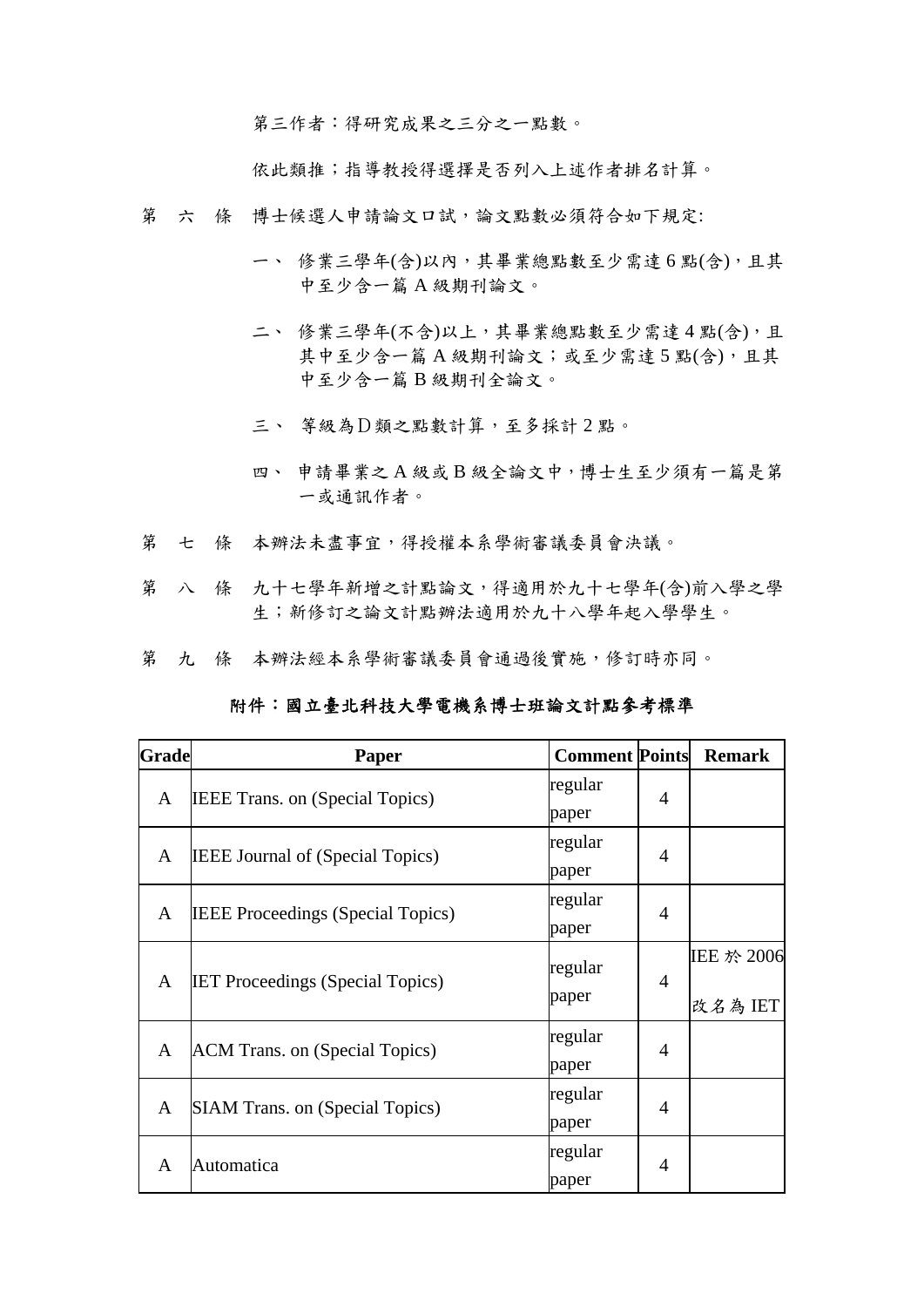| Grade | Paper                                                | <b>Comment Points</b> |                | <b>Remark</b>   |
|-------|------------------------------------------------------|-----------------------|----------------|-----------------|
| A     | <b>ASME J. Dynamic Systems</b>                       | regular<br>paper      | $\overline{A}$ |                 |
| A     | <b>Control Engineer Practice</b>                     | regular<br>paper      | $\overline{4}$ |                 |
| A     | <b>Applied Optics</b>                                | regular<br>paper      | 4              |                 |
| A     | Solid State Electronic                               | regular<br>paper      | $\overline{A}$ |                 |
| A     | <b>Optical Communications</b>                        | regular<br>paper      | $\overline{A}$ |                 |
| A     | Japan J. of Applied Physics                          | regular<br>paper      | $\overline{4}$ |                 |
| A     | Computer Vision, Graphics and Image<br>Processing    | regular<br>paper      | $\overline{4}$ |                 |
| A     | <b>Optical Engineering</b>                           | regular<br>paper      | $\overline{4}$ | 2006.7.3 新<br>增 |
| A     | <b>Pattern Recognition</b>                           | regular<br>paper      | $\overline{4}$ | 2006.7.3 新<br>增 |
| A     | JOURNAL OF ALLOYS AND<br><b>COMPOUNDS</b>            | regular<br>paper      | 4              | 2009.3.17<br>新增 |
| B     | 等級為 A 類之期刊之 Short paper, Letters 或<br>Correspondence |                       | 3              |                 |
| B     | Systems & Control Letters                            |                       | 3              |                 |
| B     | <b>Electronic Letters</b>                            |                       | 3              |                 |
| B     | <b>IEEE Magazine</b>                                 | regular<br>paper      | 3              |                 |
| B     | INT. J. Control                                      | regular<br>paper      | 3              |                 |
| B     | <b>IEICE Trans. on (Special Topics)</b>              | regular<br>paper      | 3              |                 |
| B     | <b>INT. J. Control and Computer</b>                  | regular<br>paper      | 3              |                 |
| B     | Int. J. Electrical Power and Energy System           | regular<br>paper      | 3              |                 |
| B     | J. Control Systems and Technology                    | regular<br>paper      | 3              |                 |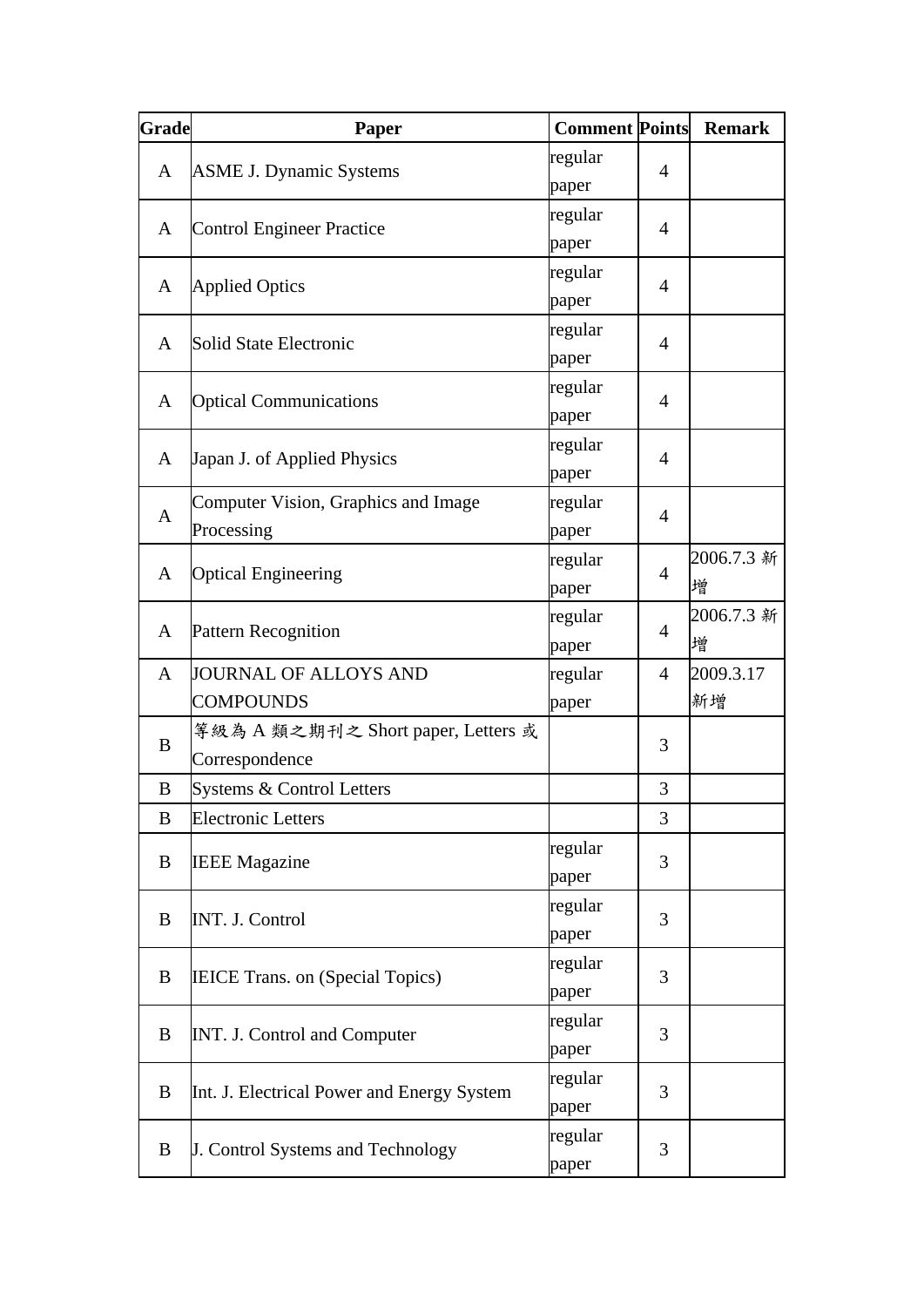| Grade | Paper                                                                     | <b>Comment Points</b> |                | <b>Remark</b>   |
|-------|---------------------------------------------------------------------------|-----------------------|----------------|-----------------|
| B     | J. of the Chinese Inst. of Engineers, Series A                            | regular<br>paper      | 3              |                 |
| B     | Control-Theory & Advanced Technology                                      | regular<br>paper      | 3              |                 |
| B     | J. Franklin                                                               | regular<br>paper      | 3              |                 |
| B     | <b>Speech Communication</b>                                               | regular<br>paper      | 3              |                 |
| B     | J. of Visual Communication and Image<br>Representation                    | regular<br>paper      | 3              |                 |
| B     | J. of Electronic Imaging                                                  | regular<br>paper      | 3              |                 |
| B     | <b>Pattern Recognition Letters</b>                                        | regular<br>paper      | 3              | 2006.7.3 新<br>增 |
| B     | EDUCATIONAL TECHNOLOGY &<br><b>SOCIETY</b>                                | regular<br>paper      | 3              | 2006.7.3 新<br>增 |
| B     | JOURNAL OF COMPUTER ASSISTED<br><b>LEARNING</b>                           | regular<br>paper      | 3              | 2006.7.3 新<br>增 |
| B     | <b>COMPUTERS &amp; EDUCATION</b>                                          | regular<br>paper      | 3              | 2006.7.3 新<br>增 |
| B     | <b>IEEJ Transactions on Industry Applications</b>                         | regular<br>paper      | 3              | 2007.5.8 新<br>增 |
| B     | International Journal of Bifurcation and Chaos                            | regular<br>paper      | 3              | 2009.3.17<br>新增 |
| B     | International Journal of Adaptive Control and<br><b>Signal Processing</b> | regular<br>paper      | 3              | 2009.3.17<br>新增 |
| B     | <b>ISA Transactions</b> (ISA: Instrument Society<br>of America)           | regular<br>paper      | 3              | 2009.3.17<br>新增 |
| B     | International Journal of Systems Science                                  | regular<br>paper      | $\overline{3}$ | 2009.3.17<br>新增 |
| B     | <b>Electrical Power Systems Research</b>                                  | regular<br>paper      | 3              | 2009.3.17<br>新增 |
| B     | Asia Journal of Control                                                   | regular<br>paper      | 3              | 2009.3.17<br>新增 |
| B     | <b>MATERIALS LETTERS</b>                                                  | regular<br>paper      | 3              | 2009.3.17<br>新增 |